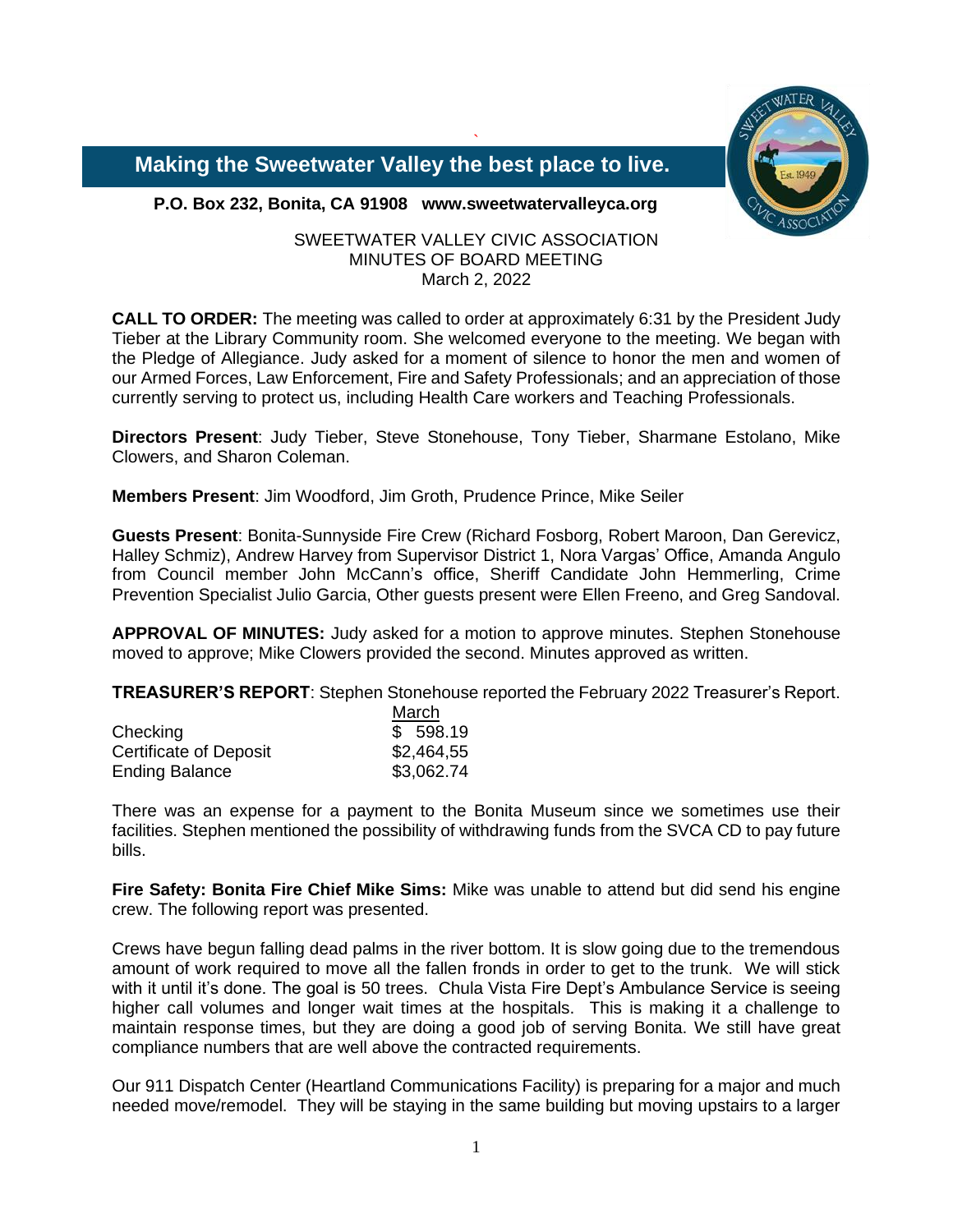area with modern upgrades and a more worker friendly environment. They have been in the basement of El Cajon FD Station 6 with no windows since their creation. We have begun to reduce masking restrictions for personnel as the Covid-19 cases drop throughout the County. Crews will continue to wear masks as appropriate on medical emergencies but are no longer required to wear them at other times. The Crew reminded us that every firefighter is also a paramedic.

In Short, your Bonita Fire Department is running smooth and ready to serve the citizens of Bonita  $24/7!$  There is a memorial on March  $9<sup>th</sup>$  for a San Diego Fire Fighter who recently passed.

## **Law Enforcement Reports:**

## **CHP, Officer Salvador Castro:** Not present

**Sheriff Dept. Crime Prevention Specialist, Julio Garcia:** Julio reported that Bonita has the lowest crime rate in the County although crime is up in the County. Crimes are occurring close to the freeways in Cedarwood and Robinwood areas, parks, and Plaza Bonita. Cars were broken into. Julio handled out the following flyer: "Protect your vehicle". He also handed out a crime map showing the kinds of crime occurring in the Bonita area. He reminded everyone to lock their cars and not leave valuables visible in the car.

A discussion followed in which it was indicated that the western staging area and the cemetery parking area are locations where break-ins are occurring. Meeting attendees thought homeless residents were the problem and causing the break-ins. Meeting attendees thought homeless residents were stealing bikes. Julio reminded us that we must report crimes in order to have the sheriff take action. Judy asked if Julio could have the homeless encampment in Palm Canyon checked out. He replied that an outreach team would be sent to the area. In response to a question about "air gun" shootings, Julio explained that the Sheriff had not received any calls about this. In answer to a question about catalytic converter thefts, Julio indicated that none had been stolen in Bonita.

#### **Chula Vista Police Officer:** Not present.

# **Elected Representative Reports:**

#### **House of Representatives Sara Jacobs' Office Christopher Frantz:** Not present

**Council Member John McCann's Office representative Amanda Angulo** reported that the Chula Vista City Manager and Chief of Police have received a special honor for jobs well done. Sharon McCann also received a special award designated to honor all women of Chula Vista. She also reported that rebates from Republic Services are on the way and trash service is back to normal operation. She also reported that Councilmember John McCann is a strong advocate for Bonita and is looking forward to having the citizens of Bonita participate in the development of a general plan for Rohr Park. About the golf course at Rohr Park, Amanda reported that all revenues collected by the golf course are being used to improve the condition of the course.

Judy mentioned that there will be a Chula Vista Mayoral forum soon and she would send out the URL for that forum. That way SVCA members can see and hear all the candidates.

#### **Andrew Harvey, Supervisor Nora Vargas Representative**: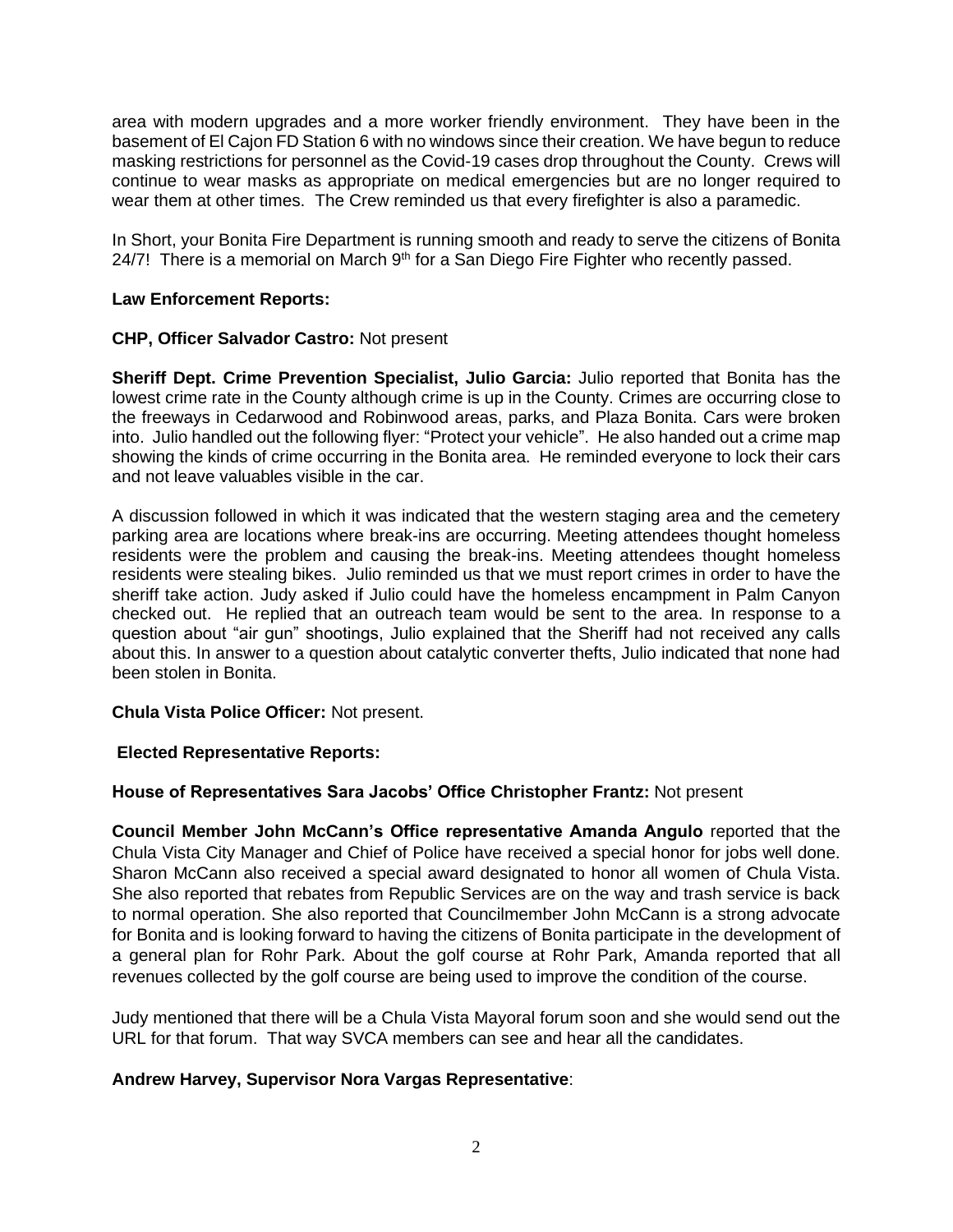Before Andrew's presentation on micro-enterprises began, an attendee wanted to complete a conversation that started with Julio Garcia regarding homelessness. Prudence asked Andrew what the County was doing to curb the homeless who are camping out at various parks. Andrew said the County sent a "hot team" to the area which offered resources to the people. They declined any help.

Andrew reported that the Board of Supervisors had approved the micro-enterprise ordinance which will allow vendors to provide up to 30 meals/day or 60 meals/week using their own kitchens.

Andrew also referenced the County Mobile Crisis Team which contacted 672 people regarding services and referred 110 to treatment.

Andrew noted opportunities regarding volunteering for community service, especially SANDAG which needs an advisory group and the County Traffic Advisory Group (TAC) which has positions available. At this juncture, the discussion went to the new vendor ordinance just approved. Jim Groth noted there was a BBQ vendor in his area that created a lot of polutting smoke and wondered if this was covered in the ordinance. Mike Clowers responded that road-side cooking is ok if the person has a permit. Andrew also responded that environmental health is also a consideration. Julio told us permits are necessary and that he was aware of a person cited who did not have a permit.

A meeting attendee referenced the selling of flowers at the intersection of Sweetwater Rd and Briarwood Rd. wondered if the proprietor needed a permit to operate. Andrew said he would investigate that. Both Andrew and Sharon Coleman noted that State Senator Ben Hueso has introduced a bill to eliminate the State Route 125 toll by 2027.

**New Business. Guest Speaker. John Hemmerling, Candidate for the Office of Sheriff, San Diego County.** Judy introduced the guest speaker.

I am pleased to announce our guest for this evening's meeting, San Diego County Sheriff candidate John Hemmerling. Mr. Hemmerling currently serves as the Chief Prosecutor in the San Diego City Attorney's Criminal and Community Justice Division. His professional background includes serving as a Marine Corp Reserve colonel, a decorated Gulf and Iraq War Veteran, and, more recently serving San Diego City for 9 years as a police officer. During this time, he attended law school at the University of San Diego and joined the City Attorney's Office in 2002. During his last 20 years in the City Attorney's Office he has risen up the ranks and now leads nearly 200 attorneys and staff who work in eight different units under his supervision.

While our Civic Association is a-political, in that we do not endorse candidates running for public office, we feel it is important to:

- know the candidates,
- what are their priorities,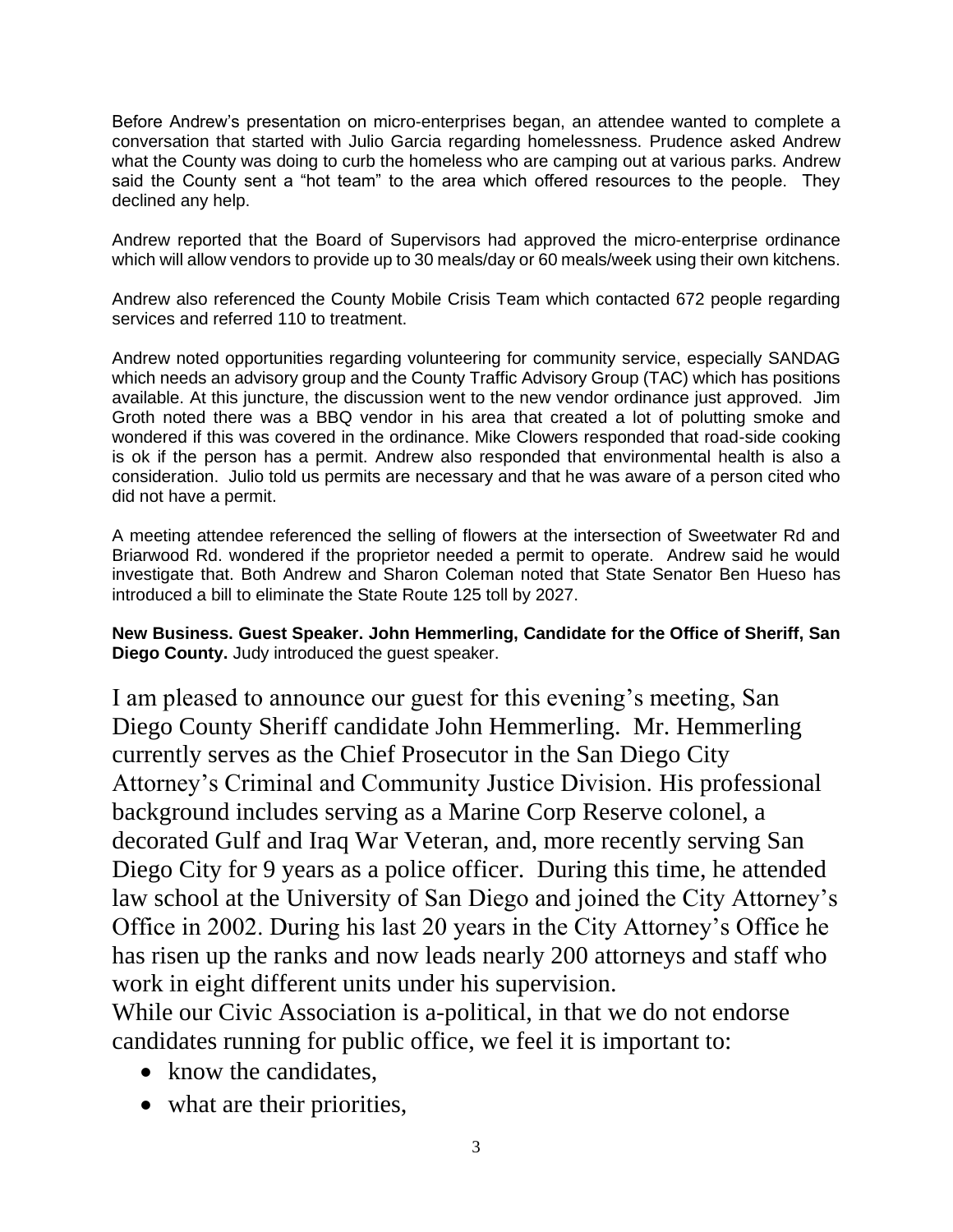- how best will they accomplish their stated objectives,
- and, perhaps most importantly, how responsive will they be to our local concerns and important issues.

With that in mind, our association crafted candidate discussion questions that have been forwarded to Mr. Hemmerling. We hope these questions will be the starting point for a meaningful discussion with time for questions.

John, please feel free to organize the rest of this meeting however you wish. I only add that we try to conclude our meetings by 8:30 p.m. With that, I now turn the meeting over to John Hemmerling, Candidate for the Office of Sheriff, San Diego County.

John started his presentation by referencing the new vending law passed by the State that allows street vendors to operate. He then noted that individual municipalities can make rules if they are consistent with the State law. He said San Diego County has done that.

John noted the Sheriff position is open to a new candidate for the first time in 30 years. He would very much like to be elected to this position. John presented his credentials by centering on his leadership and professionalism. In exemplifying these two qualities, he noted that he:

- 1. Was the head of a Marine Battalion
- 2. Spent 8 years as a police officer and was a field training officer
- 3. Went to law school while working
- 4. Was the Prosecuting Attorney
- 5. Was the Legal Counsel to the Police Chief.

He further noted that he is vitally interested in public safety and knows:

- 1. How to protect people and human life
- 2. The criminal justice system
- 3. Victims of crime have been left behind
- 4. Problems have been created by decriminalization decisions by the State of California legislature

To exemplify his position on the State Justice System and his opposition to some state laws, he noted:

1. AD109 which did not send criminals to state prison, rather to county jails, or only wearing an ankle monitor.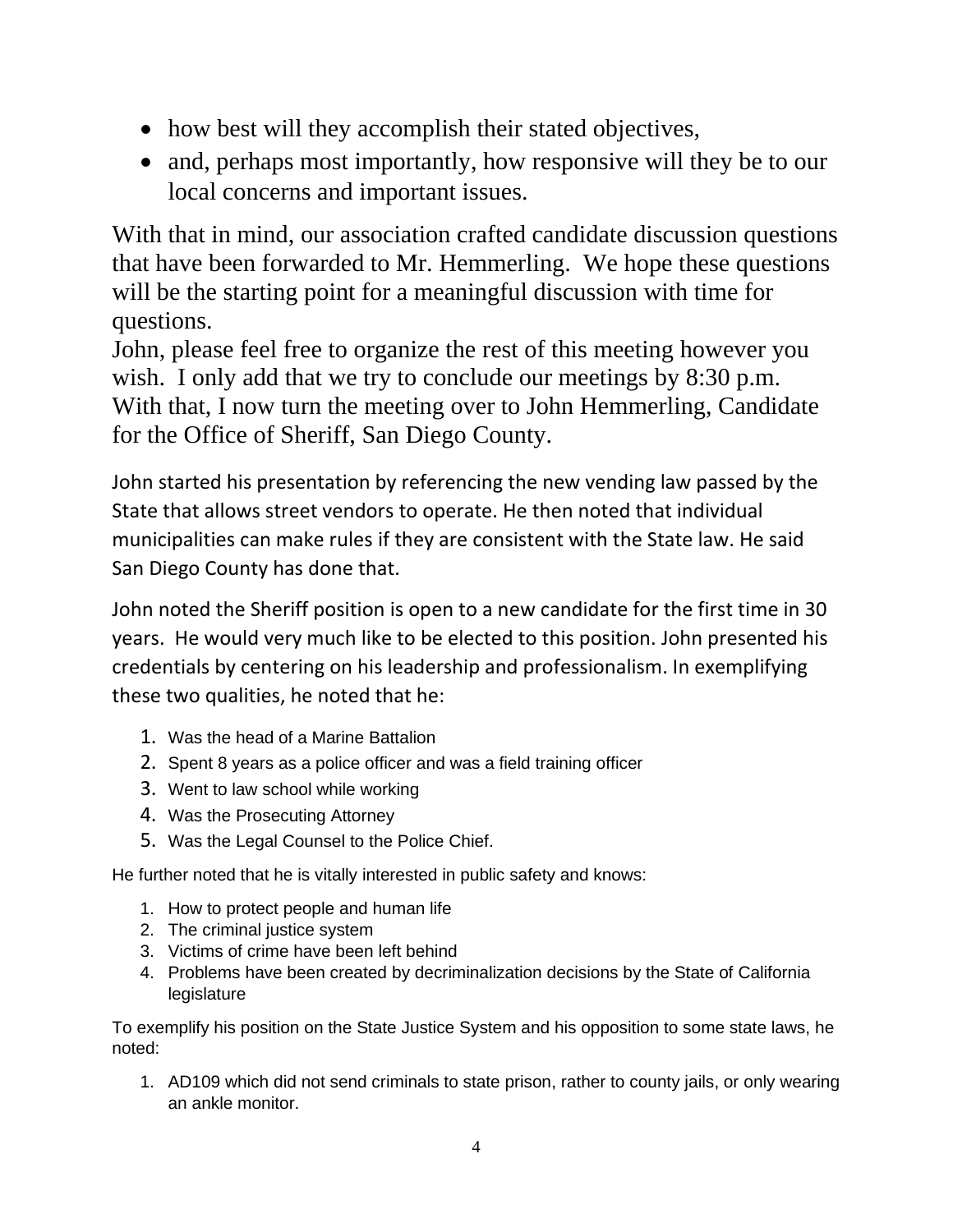- 2. Proposition 47 altered crime penalties.
- 3. Decriminalization of drug offenses which he believes has caused more homelessness.

The Police are understaffed and, thus, must decide what is important to enforce and what is not. Candidate Hemmerling wants to attack violent crime.

Candidate Hemmerling noted he cares about public service and has been meeting and talking with people who live in San Diego County to present his views. He still needs to talk to a lot more people because this county is very large.

A discussion was started about the Bonita Safety Center and the need to keep it open and better used. He thought this was an interesting issue and felt transparency and being seen and being available was important. People also discussed the Bonita Sr. Patrol and that volunteers for the organization were needed. People also noted that traveling to North County was problematic for training, and that a closer venue was needed for the Bonita Sr. Patrol. The Bonita Sr. Patrol needs a full-time coordinator. Candidate Hemmerling noted that volunteers are an important asset to the Sheriff's Dept. Meeting attendees talked about illegal dumping such as along Proctor Valley Road. John said, if elected, he would engage other County partners to stop the illegal dumping. He postulated that perhaps a camera might help with the solution. He further noted that, as with the dumping issue, he would endeavor to find out what issues are important to the people and figure out how to solve them.

Meeting attendees talked about the traffic in Bonita. John thought the Sheriff should have a traffic division, something it currently does not have. He thought this traffic division would help with traffic control and enforcement of vehicle codes and with special community events. He postulated as a candidate that "things have been the same for too long and changes are needed." Speaking of changes, he felt the Sheriff should have a domestic violence unit, make more effective use of personnel, and that drug users need help in the short and long-term to "kick" their habit.

Going back to one of his previous assertions, John noted that laws are the problem. He proposed the following:

- 1. Taking drug users to counselling rather than jail.
- 2. Cutting officer overtime
- 3. Prosecuting offenders
- 4. Being fiscally smart

Meeting attendees asked questions about the status of the jails. John responded that he was aware of the low morale of jail deputies and would be their advocate. He thought a new perspective is needed by someone outside the Sheriff's organization who could propose changes and knew the ground level for those changes. Judy asked what his plan is to recruit and retain more medical staff and officers for the jail system. He responded that the environment in the jail system needed to be improved. About medical personnel, he again thought taking drug users to rehab vs. jail was something that needed to be tried. He postulated that the 9/11 system could be revised to potentially handle the drug issue and mental health issues. He again indicated that other County agencies would have to be included and utilized.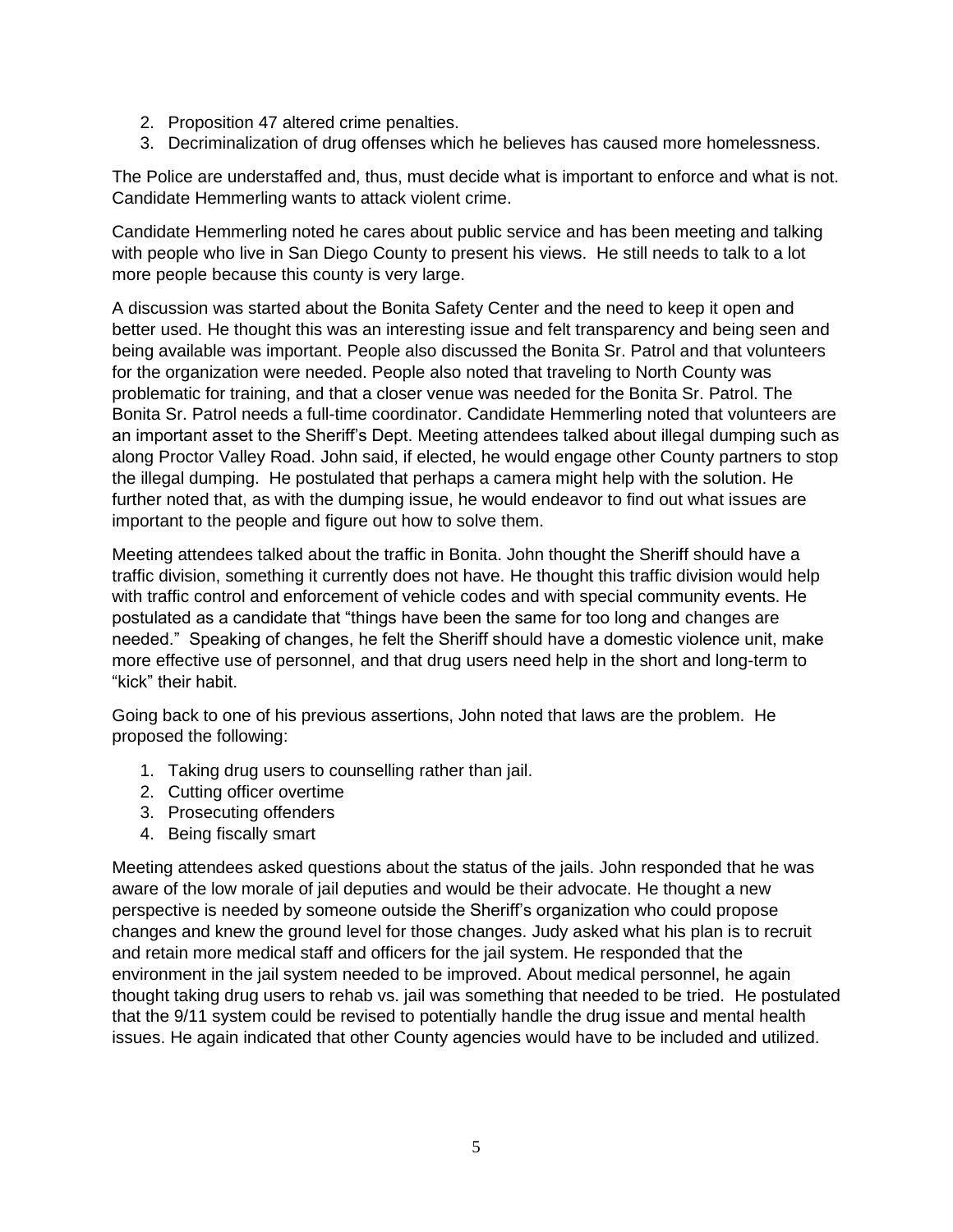Jim Woodford talked about the Bonita Sr. Patrol and their short staffing. Candidate Hemmerling thought a mutual-aid alliance could be formed with other areas of the county that had senior patrol members. For example, mutual aid could be between Imperial Beach and Rancho San Diego. This cooperative effort would serve to marshal resources. John indicated that both the Sheriff and Bonita Sr. Patrol would have to act to make mutual aid happen. Judy posed the issue of the Sr. Patrol training occurring only in Poway. John proposed a training location in south county. He opined that volunteer are important and we need to make it easy for them to get training. Tony brought up the issue of illegal cannabis dispensaries. John asserted that these illegal dispensaries are a problem and need to be shut down and proprietors arrested. About on-site use of cannabis, he noted this is a public safety concern. He indicated that he would engage the Board of Supervisors to enact laws that would protect public safety.

Mike Seiler brought up the issue of tax revenue and how the lack of that money affects what happens after laws are passed. He also brought up the issue of retracting laws at the State level. John indicated he would work with the California Legislature to enact laws that could be enforced and protect public safety.

In closing, Candidate Hemmerling said he wants the Sheriff's job to help the people of San Diego County and to give back to the County Community.

## **Continuing Business**: None

#### **Community Forum:**

**Traffic/Roads** – Mike Clowers provide the following report.

The County Traffic Advisory Committee (TAC) approved a three-way stop in the Highlands at the intersection of Central and Country Trails. The TAC also approved the installation of an allway stop on Proctor Valley Road at Jonel Way/Bonita Meadows Lane. These two items will go to the Board of Supervisors on May 18th for final approval.

Judy brought up the issue of speeding on Acacia and proposed that the county determine whether that street can be certified for a traffic speed limit that can be enforced by radar.

Meeting attendees also talked about the proposed Quarry Road storage facility and the potential traffic issue that could be cause by traffic from the facility, such as campers and trucks with trailers, turning from Quarry Road onto Sweetwater Road.

|                                    | <b>County:</b> | <b>Chula Vista:</b> |
|------------------------------------|----------------|---------------------|
| Pothole repairs, graffiti removal, | (877) 684-8000 | $(619)$ 397-6000    |
| <b>Burned-out streetlights:</b>    |                |                     |
| Illegal dumping:                   | (858) 694-2212 | $(619)$ 397-6000    |

**Planning Group** – Steve Stonehouse was in attendance but had no report.

**Membership** –Sharon Coleman reported that membership is needed, but she did register one new member and re-enrolled another. She than gave the following membership report: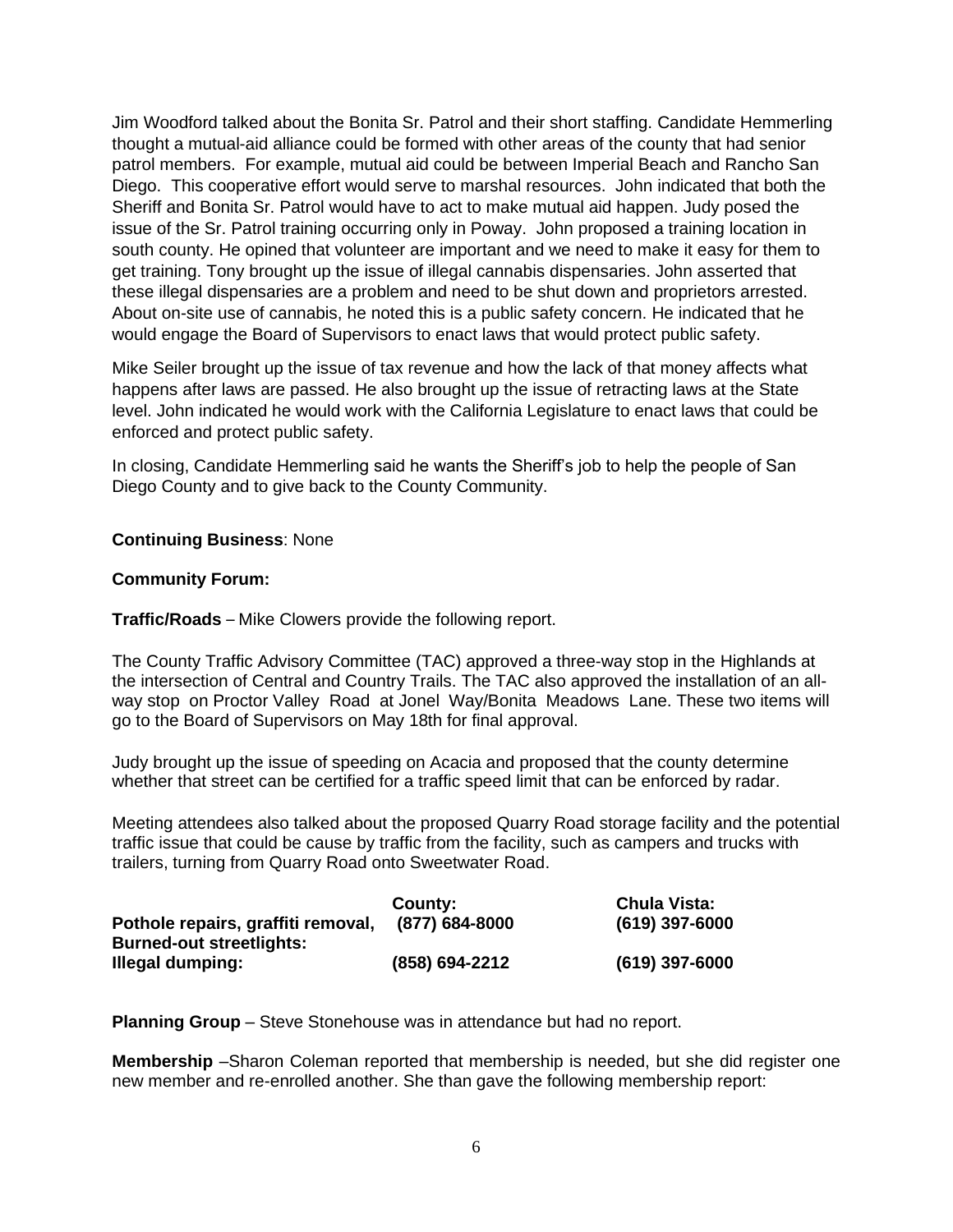Org/Profit Partner - 4, Org/Non-Profit Partner- 6 (includes 1 Gold), Silver/Family- 1 Family- 21, Individuals- 13, Gold- 18. She also mentioned the various costs associated with membership: Gold \$250, Silver \$100, Family \$25, Individual \$15, and Organizations \$50

**Sr. Volunteer Patrol** – Jim Woodford was in attendance. He had no statistical report.

**Trails:** Mike Kukuchek. Mark was not available.

# **Open Forum:**

Tony reported that the Grant money from the county is being monitored and should be received shortly. Tony also talked about the possibility that the SVCA may have to request a time extension from the County to spend the Grant money.

Mike Clowers announced that the Bonita Vista Girls' Water Polo team had won the Division 3 championship, and Andrew offered to obtain County congratulatory certificates to present to team members.

## Sweetwater Valley Civic Association

List of Concerns for discussion with candidates for the Office of San Diego Sheriff

- 1. If you are elected Sheriff of San Diego County, how will you address our specific community safety issues related to living in an unincorporated area located in the middle of a large metropolis?
	- a) The only places we see a Deputy's car in Bonita are at Donny's Café and the Safety Center. Their visual presence is almost non-existent.
	- b) Our traffic issues are significant with Chula Vista through-traffic from the south and east and San Diego/National City traffic cutting through Bonita from the north. Bonita is a "free zone" with no consequences for traffic violations and unsafe driving.
	- c) The Bonita Safety Center is an important community asset, but it is closed. The door is locked even when Sheriff's vehicle(s) are parked outside.
- 2. We value our Sr. Volunteer Patrol, but we are seeing a downward trend in recruitment and retention. The location of the current training venue in Poway for 10 days on heavy traffic commute days (Monday-Friday) is a major deterrent for retired people. We try to avoid going anywhere during busy commute times. Would you consider rotating this training program between the Poway and the Rancho San Diego Substations?
- 3. Littering is against the law. How can the Sheriff's Dept. help to deter illegal dumping such as we see along Proctor Valley Rd (in the County area), Quarry Rd, Morrison Pond, and a few other places?
- 4. How can the Sheriff's Dept and the CHP communicate and cooperate to provide more continuous traffic control oversight? For example, during the busiest commute times in Bonita the CHP staff is busy on the freeways. The CHP officer can only spend mid-day patrolling in